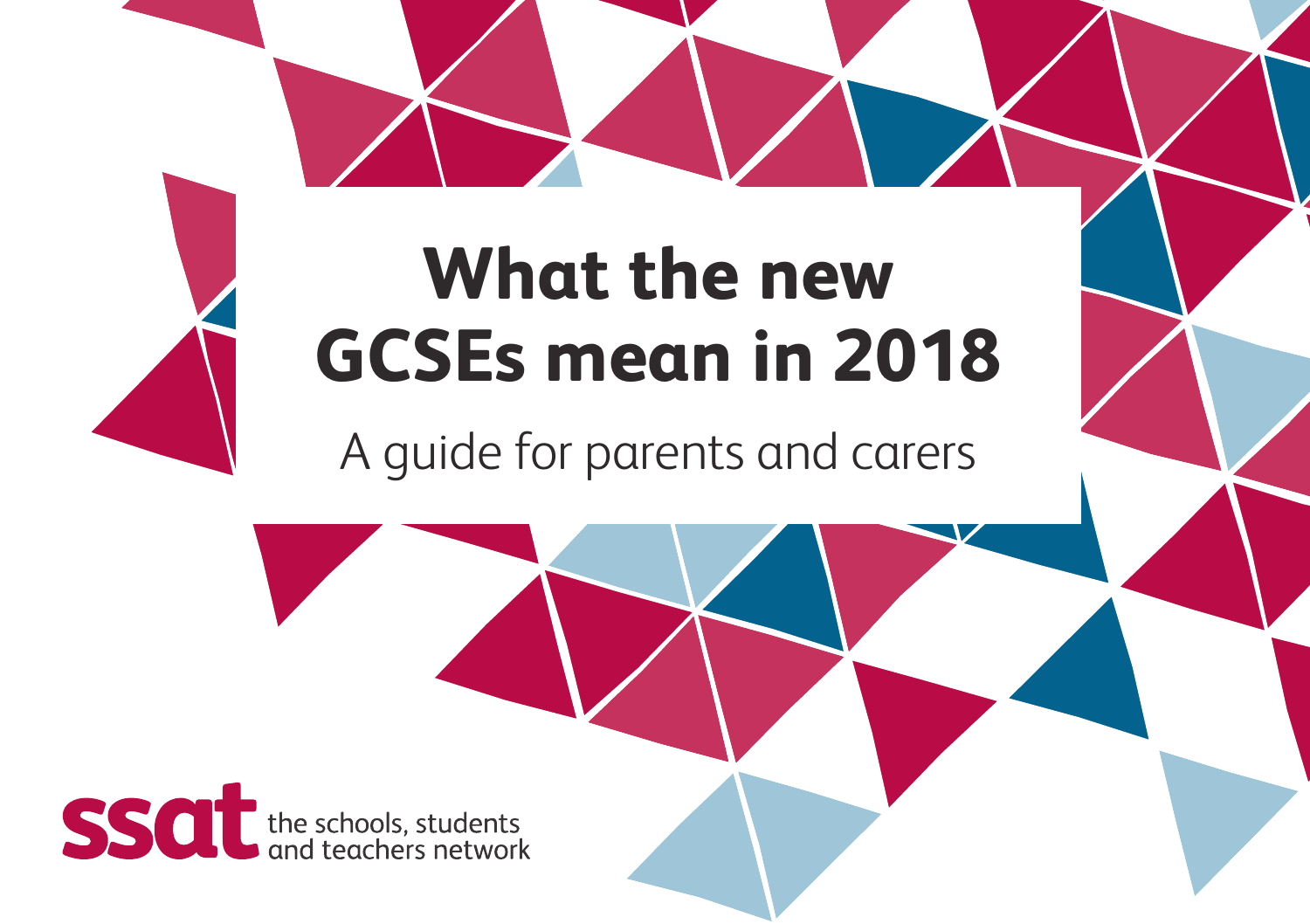## **About this guide**

**This year, year 11s sitting GCSEs in the summer term 2018 were the first group to sit the new GCSEs in a range of subjects, following the introduction of new GCSEs in English and maths in 2017. This guide is intended to help make sense of the changes for these students' parents, carers and families.**

We are SSAT, the Schools, Students and Teachers network, and your child's school is a member of our network. We exist to help improve outcomes for all young people. As a membership organisation of schools and academies across the UK and internationally, we work with leaders, teachers and students to drive school improvement and innovation, and celebrate their successes. We believe in a truly school-led system, with schools working in partnership across and beyond the education sector.

Find out more about us at **ssatuk.co.uk**.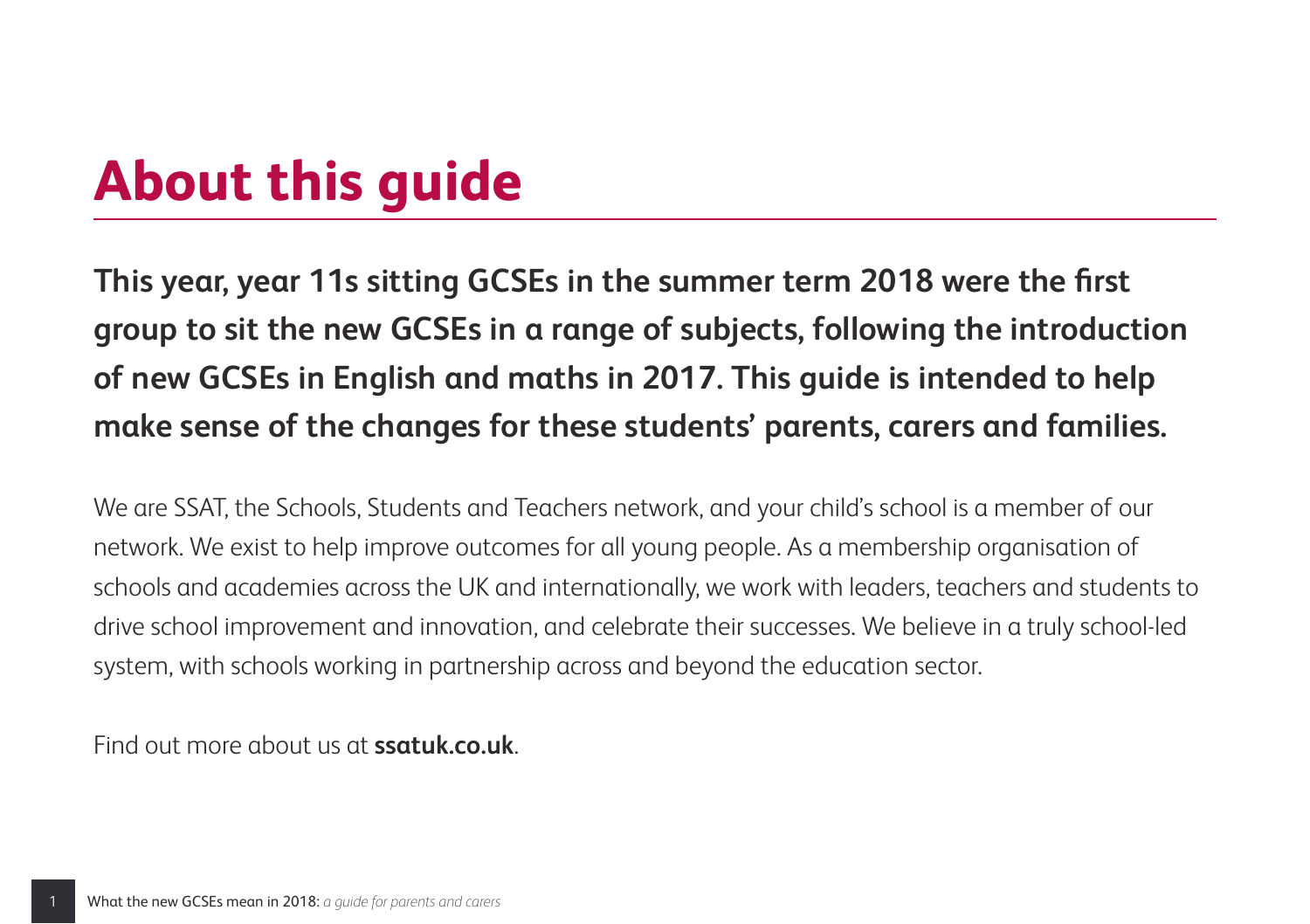## **What were the changes?**

In 2013, the government announced that it was making major changes to the national curriculum, primary school SATs, GCSEs and AS and A-levels; as well as changes to the way that schools are measured and judged.

This year's year 11 were the first group to sit a majority of the new GCSEs, studying for the new qualifications in sciences, languages, history, geography, RE, citizenship, art and design, music, dance, drama, PE and food, as well as English and maths. A timetable of the changes is shown on the last page of this guide.

The main three changes to the new GCSEs are:

- 'harder' and more rigorous content, in line with the best education systems globally
- a change of grading scale from A\*-G to 9-1 (with 9 the highest)
- less coursework, controlled assessment and modular (mid-course) exams, with more focus on end-of-course exams.

## **What does this mean?**

This year, students will receive a number grade from 9-1 in most subjects and a letter grade in any old-style GCSEs they sit. This is the same across the country, and all year 11 students will receive the same mixed set of results. This change is the same across all exam boards.

The new GCSEs cannot be easily compared to the old ones – while we're able to draw some broad comparisons between the old and new grading systems, the new GCSEs are fundamentally different qualifications.

The government are working with schools, colleges, universities and businesses to help explain the changes – so don't worry that this will affect your child's future chances. Again, all students nationally are in the same position.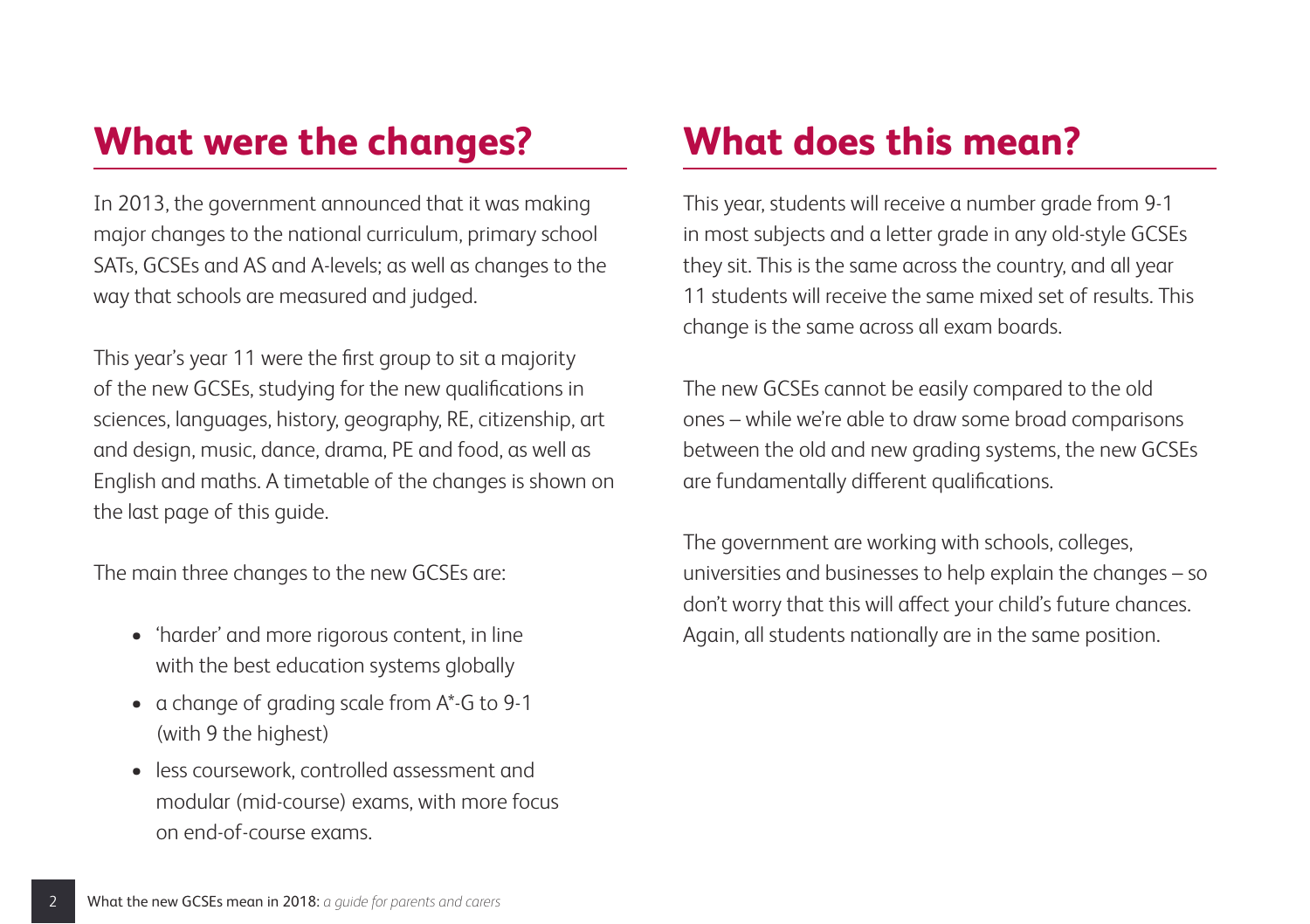## **What does 9-1 mean?**

The new GCSEs are ranked from grades 9-1 with a grade 9 the highest and grade 1 the lowest – with an ungraded GCSE still being a U.

The government have made it clear that a 'pass' grade for students is  $a 4 -$  and should be viewed in the same way as the old C grade. However, it's important to remember that the new exams are harder and so grades 1-3 will also demonstrate individual success for some students.

Only about half the number of students nationally that used to achieve an A\* will achieve a new grade 9.

The table opposite shows how the old grading system relates to the new one.

The achievement of all young people is incredibly important and well deserved, and of course GCSE grades represent only a small amount of your child's experiences at school.

| <b>NEW</b><br><b>GRADING STRUCTURE</b> | OLD<br>GRADING STRUCTURE |
|----------------------------------------|--------------------------|
| 9                                      | $A^*$                    |
| 8                                      |                          |
| $\overline{7}$                         | A                        |
| 6                                      | B                        |
| 5                                      |                          |
| $\mathcal{L}_{\mathsf{I}}$             | $\mathsf{C}$             |
| 3                                      | D                        |
|                                        | E                        |
| $\overline{2}$                         | F                        |
| 1                                      | G                        |
| U                                      | U                        |

Source: Ofgual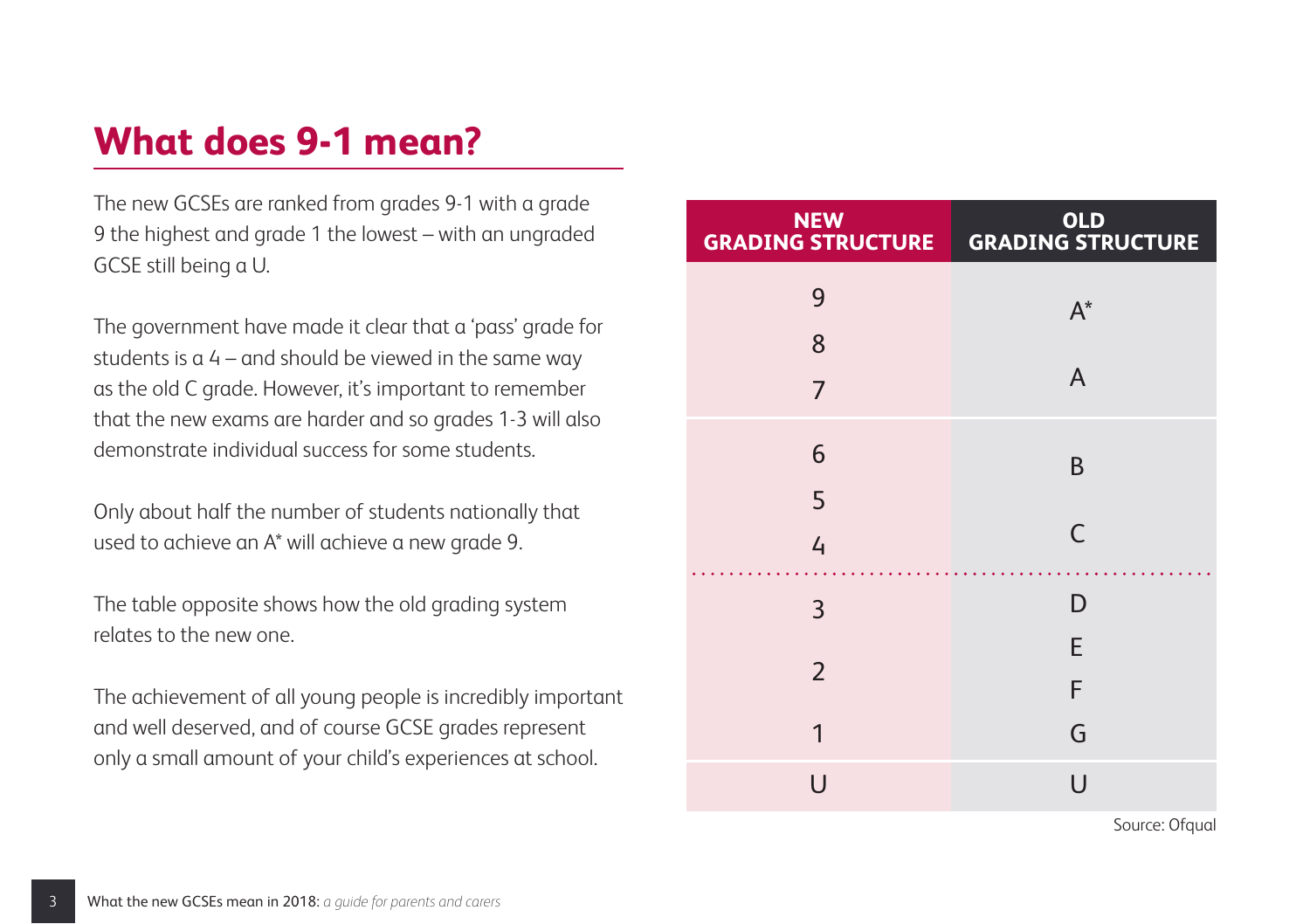## **If the new GCSEs are harder, are the results fair?**

Although the actual content of the new GCSEs is harder, the way this year's results have been calculated means that no student will lose out.

The exam boards and the exams regulator Ofqual do this by setting the grade boundaries after the exams have been marked, meaning that students won't be unfairly punished by the harder qualifications.

Nationally, roughly the same proportion of students will achieve the new grade 4 or higher as used to achieve the old grade C and higher.

Likewise, roughly the same proportion of students will achieve the new grade 7 or higher as used to achieve the old grade A or higher.

Although we are able to broadly compare the old and new grades in this way, it's important to remember that the new GCSEs are considerably different from the old qualifications.

## **Is my child a guinea pig?**

This is the second year of the new exams, with more new GCSEs being phased in in other subjects until 2020. Schools have been working hard over the last few years to prepare for these changes, and the changes apply to all students nationally.

Because of the way the new grading is worked out (see page 3), this doesn't mean that your child has been disadvantaged at all by being in the first cohort to take the new exams.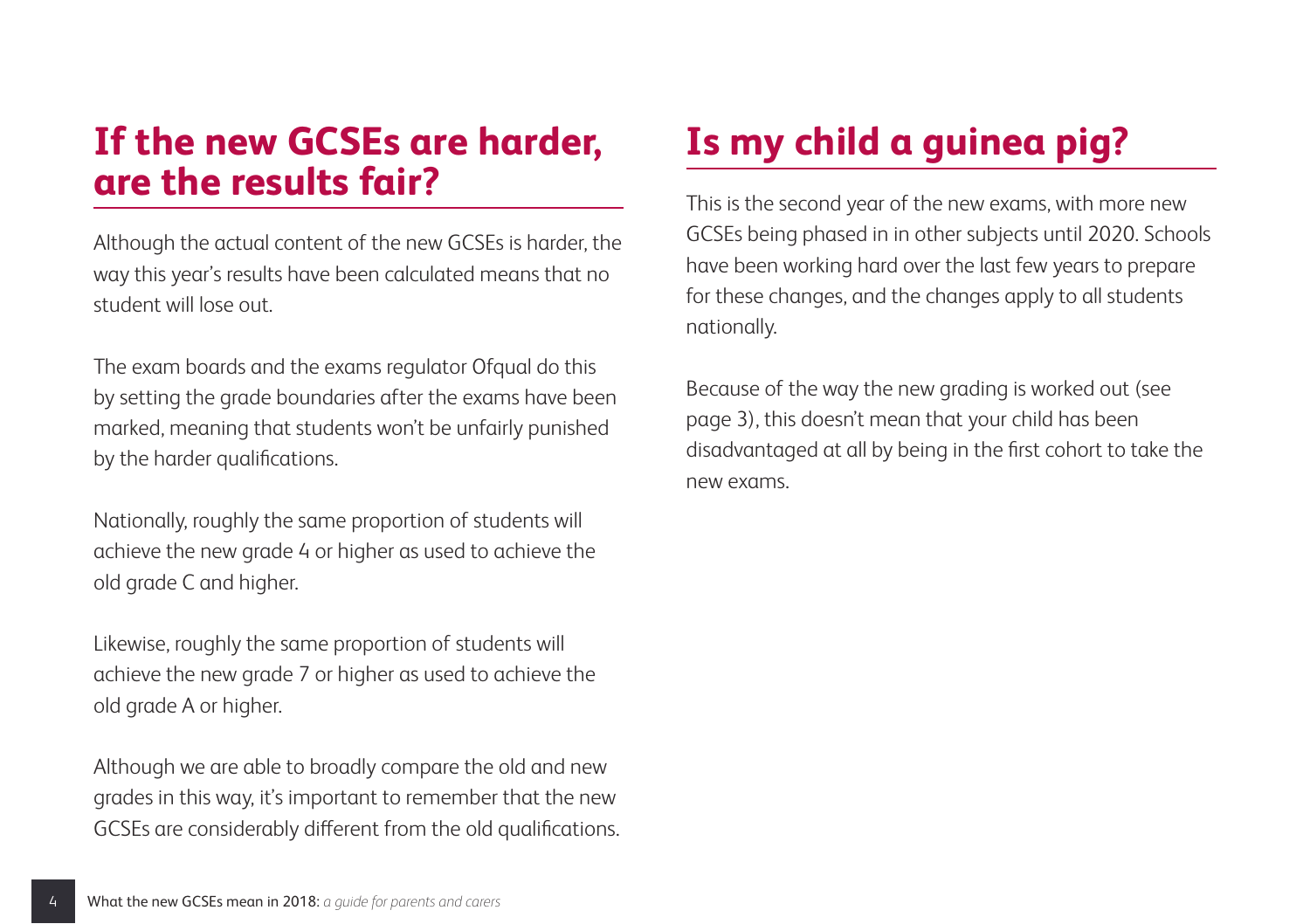## **What if the results are not what your child expected?**

Results day is often a difficult time for all young people, and some students may find themselves disappointed by the grades they receive. Remember that while exams are important, they do not represent everything about your child or everything they can do.

If you're concerned about the results, your child should talk to somebody they trust in school (a form tutor, subject teacher, head of year or house). They will be able to reassure them, and will also work hard with you together to think about their future options for future study or work.

## **What will happen in 2019 and 2020?**

By 2020, all subjects will be examined by the new GCSEs, so students will receive only number grades.

It is worth remembering that when students sit only new GCSEs, only a very, very small number of students nationally will achieve a grade 9 in every subject. This reflects the change in the GCSEs and means that high-ability students should not expect to receive the top grades in every subject.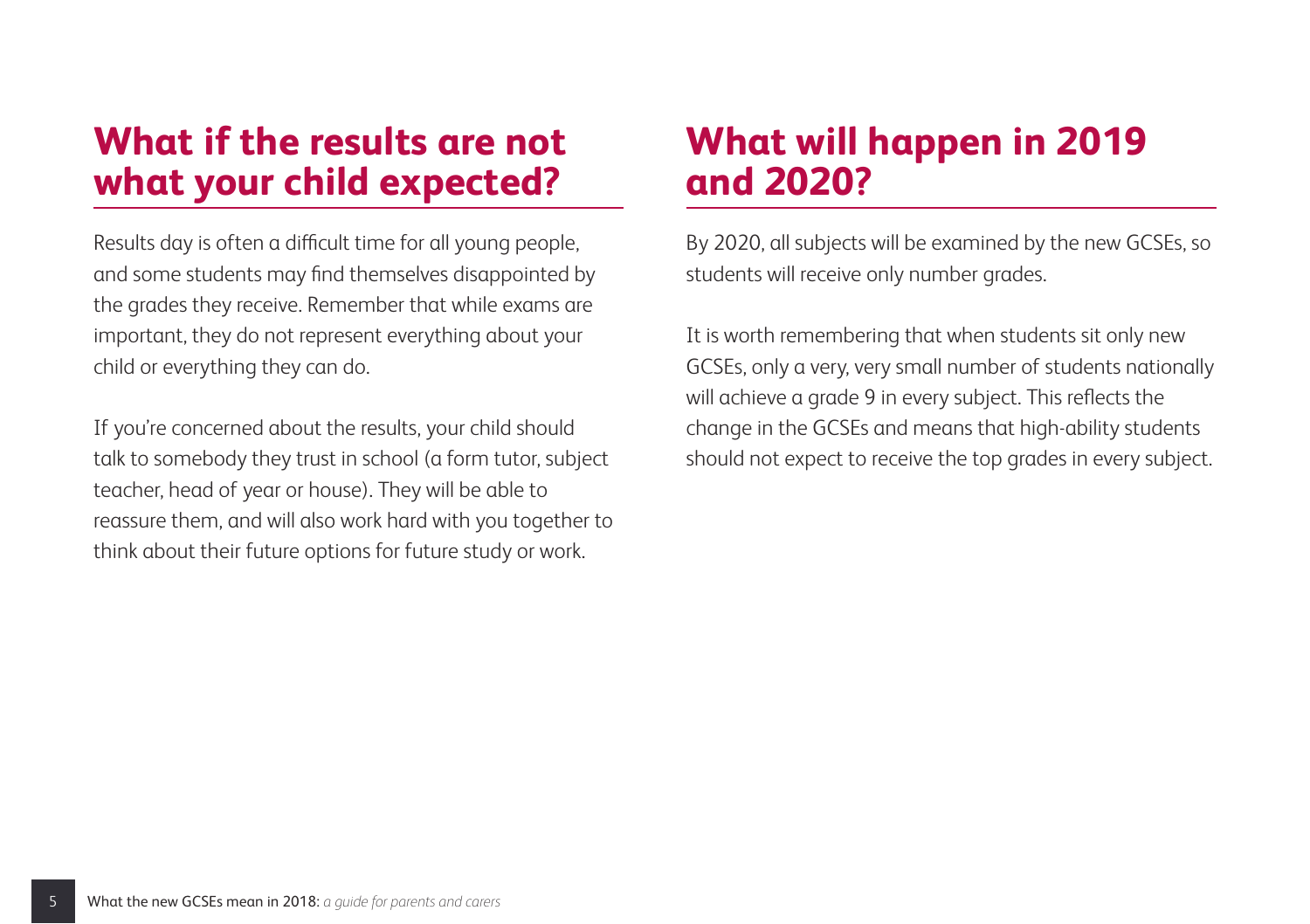## **How does this affect how my child's school is measured?**

Up until 2015, schools were judged by the percentage of students who achieved five GCSEs graded C or above, including English and maths.

Since 2016, all secondary schools are now measured in a new way. The main measurement is Progress 8 – which measures the average progress of students from their primary school SATs to GCSEs in eight subjects. This is a comparative measure to other schools nationally.

**A Progress 8 score of '0'** means the school adds nationallyaverage progress to students across the year group. Anything above 0 means the school adds more than national average, and anything below means the school adds less than national average progress.

A Progress 8 score of 1 or higher is exceptional and means that, on average, the school adds a whole GCSE grade higher than the national average. **A vast majority of schools will have Progress 8 scores of between -0.5 and 0.5.**

Progress 8 scores are not confirmed until January, so unlike the old system, we don't know schools' headline measurements on results day, due to the need to compare all students' progress nationally.

#### **Any more questions?**

If you have questions, or need further information about these changes, speak to a member of staff in your school or visit the SSAT website at **ssatuk.co.uk**.

More information is also available from the exams regulator Ofqual. **gov.uk/government/organisations/ofqual**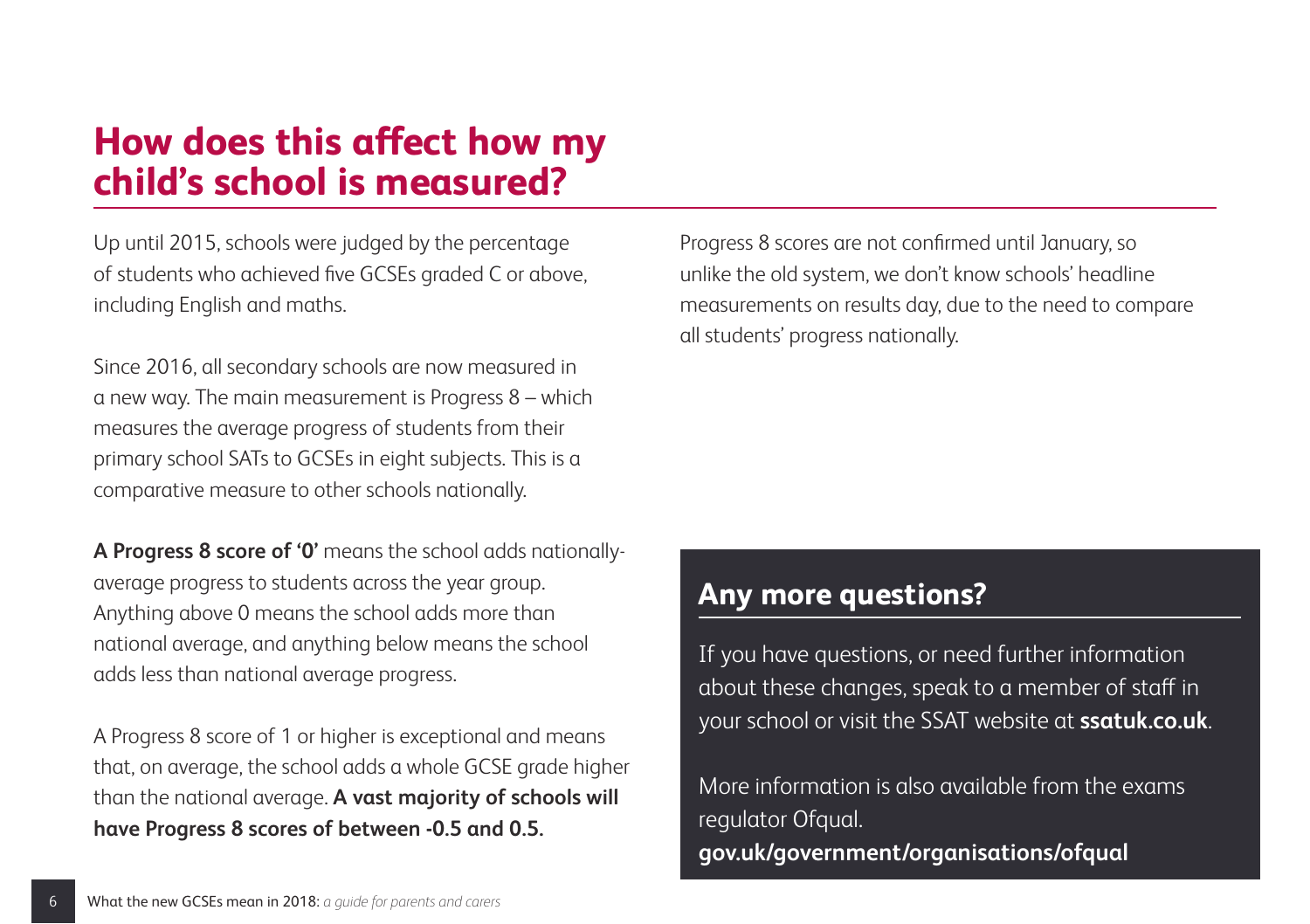## **New GCSE timeline**

| New GCSE to be taught<br>from: | First results will be<br>issued in: | <b>Subjects</b>                                       |                                                                         |                                                                                                                                                 |
|--------------------------------|-------------------------------------|-------------------------------------------------------|-------------------------------------------------------------------------|-------------------------------------------------------------------------------------------------------------------------------------------------|
| September 2015                 | Summer 2017                         | English language                                      | English literature                                                      | Mathematics                                                                                                                                     |
| September 2016                 | Summer 2018                         | Ancient languages (classical<br>Greek. Latin)         | Art and design                                                          | Biology                                                                                                                                         |
|                                |                                     | Chemistry                                             | Citizenship studies                                                     | Combined science (double<br>award)                                                                                                              |
|                                |                                     | Computer science                                      | Dance                                                                   | Drama                                                                                                                                           |
|                                |                                     | Food preparation and nutrition Geography              |                                                                         | History                                                                                                                                         |
|                                |                                     | Modern foreign languages<br>(French, German, Spanish) | Music                                                                   | Physics                                                                                                                                         |
|                                |                                     | Physical education                                    | Religious studies                                                       |                                                                                                                                                 |
| September 2017                 | Summer 2019                         | Ancient history                                       | Astronomy                                                               | <b>Business</b>                                                                                                                                 |
|                                |                                     | Classical civilisation                                | Design and technology                                                   | Economics                                                                                                                                       |
|                                |                                     | Electronics                                           | Engineering                                                             | Film studies                                                                                                                                    |
|                                |                                     | Geology                                               | Media studies                                                           | Modern foreign languages<br>(Arabic, Bengali, Chinese,<br>Italian, Japanese, modern<br>Greek, modern Hebrew.<br>Panjabi, Polish, Russian, Urdu) |
|                                |                                     | Psychology                                            | Sociology                                                               | <b>Statistics</b>                                                                                                                               |
| September 2018                 | Summer 2020                         | Ancient languages (biblical<br>Hebrew)                | Modern foreign languages<br>(Gujarati, Persian, Portuguese,<br>Turkish) |                                                                                                                                                 |